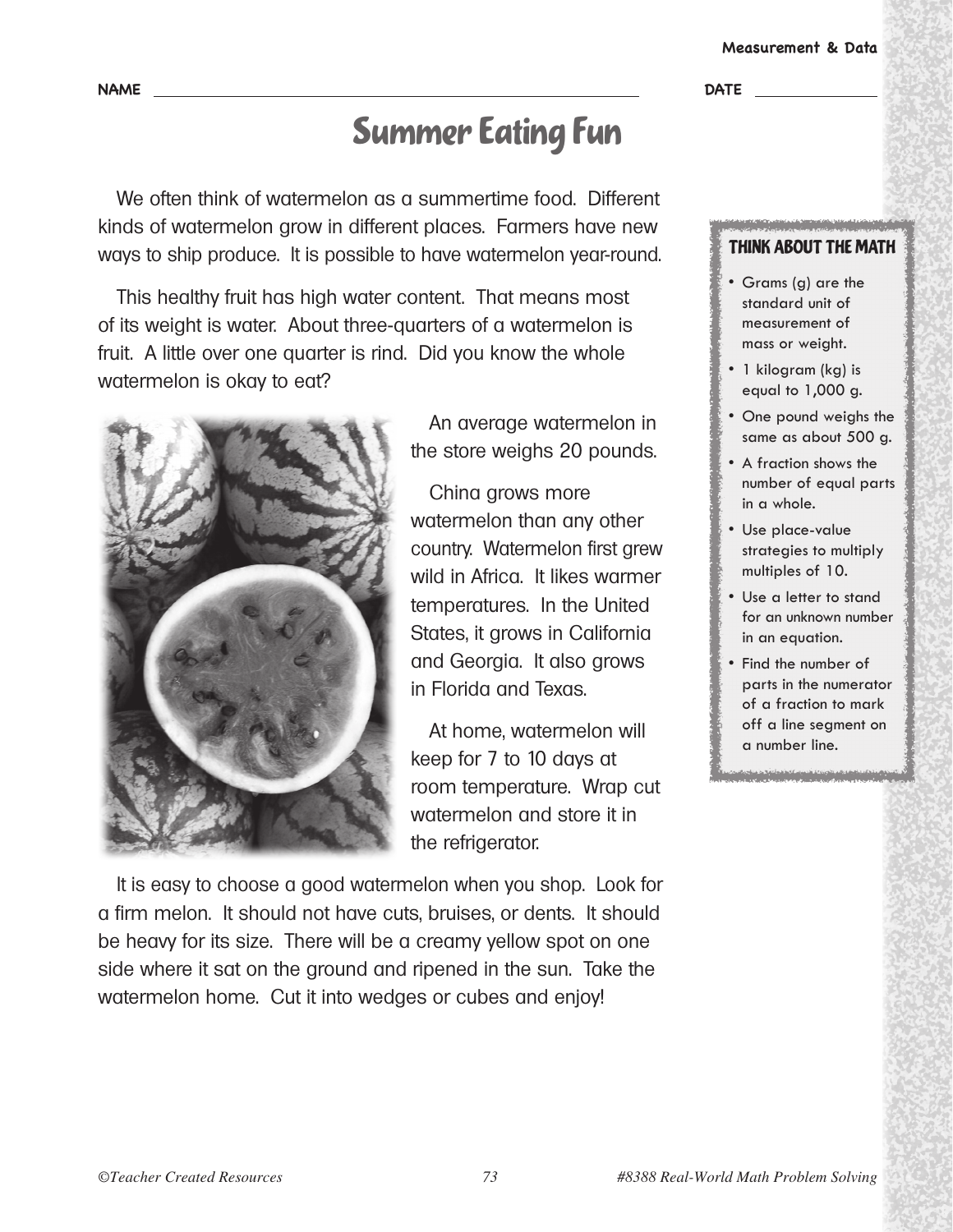| <b>NAME</b>       |                                                                                                                                                                                                   | <b>Summer Eating Fun</b><br><b>DATE Example 2</b> |
|-------------------|---------------------------------------------------------------------------------------------------------------------------------------------------------------------------------------------------|---------------------------------------------------|
| problem Solving   | Directions: Use page 73 to answer these questions. First, skim the paragraphs to<br>find information that might help you solve the problem. Remember to show your<br>thinking as you do the math! |                                                   |
|                   | About how many grams (g) does an average watermelon weigh? _____________________                                                                                                                  |                                                   |
|                   | How many kilograms (kg) does a 9,000 g watermelon weigh? ____                                                                                                                                     |                                                   |
| watermelon weigh? | Some watermelons are "personal" watermelons. They are smaller and have a thinner<br>rind. These melons weigh about 3,000 g each. How many kg does one personal                                    |                                                   |
| watermelon?       | How many more grams does an average watermelon weigh than a personal                                                                                                                              |                                                   |
|                   | One of the heaviest watermelons was grown in 2005 in Arkansas. It weighed 268<br>pounds. Another way to measure its mass is to say it weighed about 134 kg.                                       |                                                   |
| (in pounds)?      | How much heavier was this watermelon than a 20-pound watermelon in a store                                                                                                                        |                                                   |
|                   |                                                                                                                                                                                                   |                                                   |